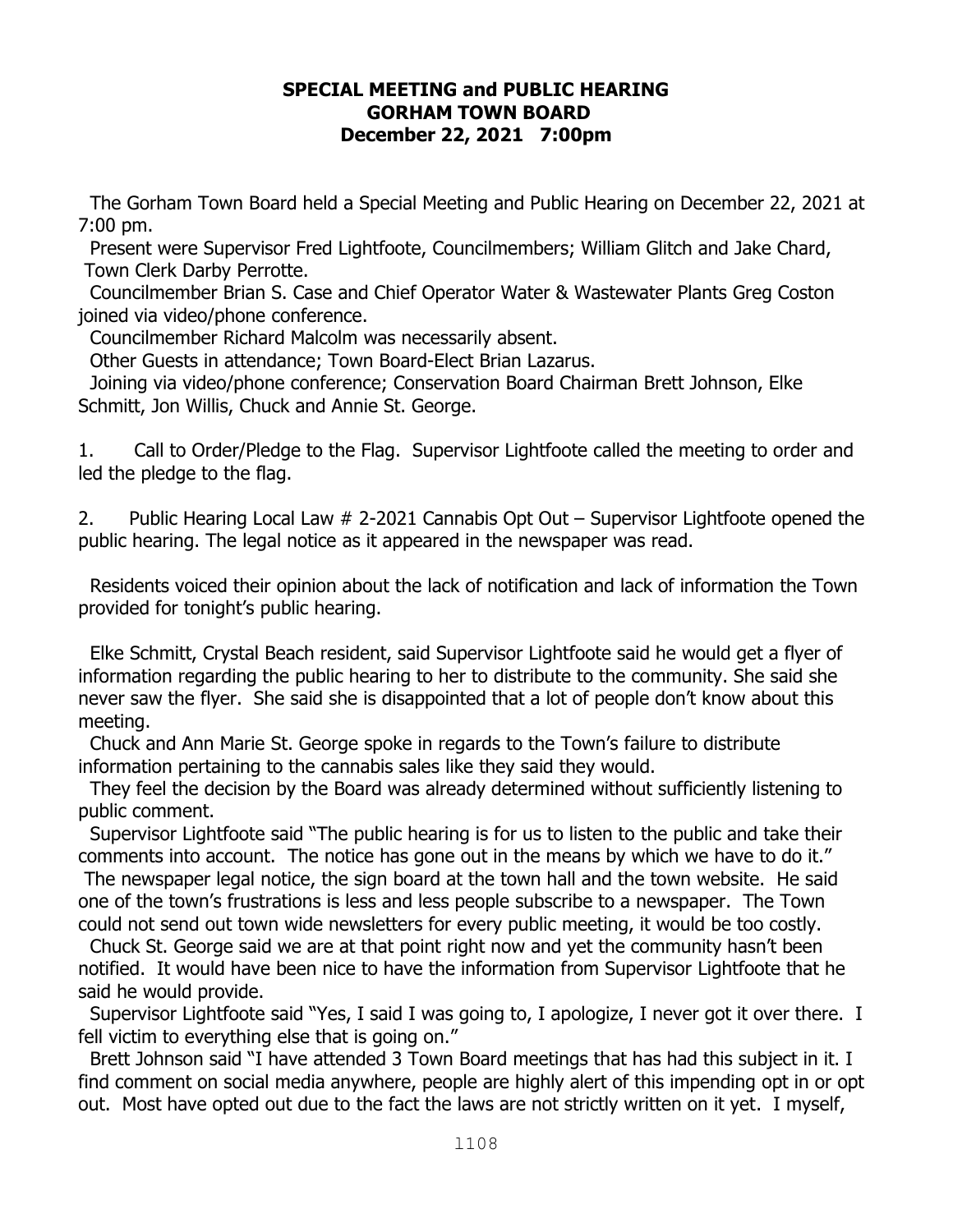I'm wishy, washy. I kind of support anything that brings you revenue if it's brought and done right. Everybody knows that this is going on and not search and blame other people for a lack of information. Myself, if I had to vote on it today, I can't. The laws aren't wrote yet. In my opinion I would suggest, this is not a settled matter yet, knowing that the laws aren't wrote and the Town has to make an option, once you opt in you're in, if you opt out you can go in any day you want to. I would think that this subject, until more facts and more laws are out, needs to be tabled, after an opt out for you, and redo it in a year's time. Certainly we don't chase business away we would welcome anything that would prosper or do well in our Town. There are no laws wrote, so how can you sign into something that you don't know the specifics of. I would think that you need to review this in 1 years' time when you actually have all the facts on the table."

 Ann Marie St. George said "I understand as far as people not understanding the laws that are written or in the process of being written. There has been established in the Office of Cannabis Management, in the State of NY, a 128 page document which lays out all the rules and regulations that will be governing cannabis sales and on site consumption."

 The point Mrs. St. George wanted to make was the increased revenue to the Town, and some of the benefits of having this type of business.

 Mrs. St. George said applicants must apply to the Town Clerk 30 days in advance of applying to the State. The Town Board is given the power to make the determination of approval or disapproval of an applicant for business. It is then turned over to the State and they use that as a determination of whether the applicant gets a license or not.

Mrs. St. George said that is of very significant importance for the Town to have that say.

 Mrs. St. George said 3 percent of gross sales goes to the Town, which would be a significant amount of money. She said there are surrounding areas that have opted out, which could be beneficial if we are opting in, bringing money and business to the area. These types of business allow a product that is a lot safer. People that use cannabis, for all different reasons, are going to finally get a safer product than what they may obtain from a black market dealer illegally selling an unsafe product.

 Mrs. St. George said if the town chooses to opt in they could determine a specific area for this type of business. The 128 page document clearly states, regulations, laws, etcetera. It is very well written.

 Mrs. St, George thinks it is important to help a community understand the benefits of this type of business while quieting their fears.

 Brian Lazarus asked if there was any information in the document regarding serving someone who is intoxicated.

 Mrs. St. George said she reviewed the area of retail dispensary. She did not read the on-site consumption part of it as intensely but she suggests he read it because the Office of Cannabis Management falls under the NY State Liquor Authority, she thinks it would be similar.

 Brett Johnson asked if the 128 page document is a legally, lawful act now or is it just 128 pages that they are going to sign into law in the future.

 Mr. Johnson said "It's not signed so it's not a law, it's a dream. It's not produced, it's not finished yet."

Mrs. St. George said "It is in the Senate now if he would like to read it."

With no further comment Supervisor Lightfoote closed the hearing at 7:18 pm.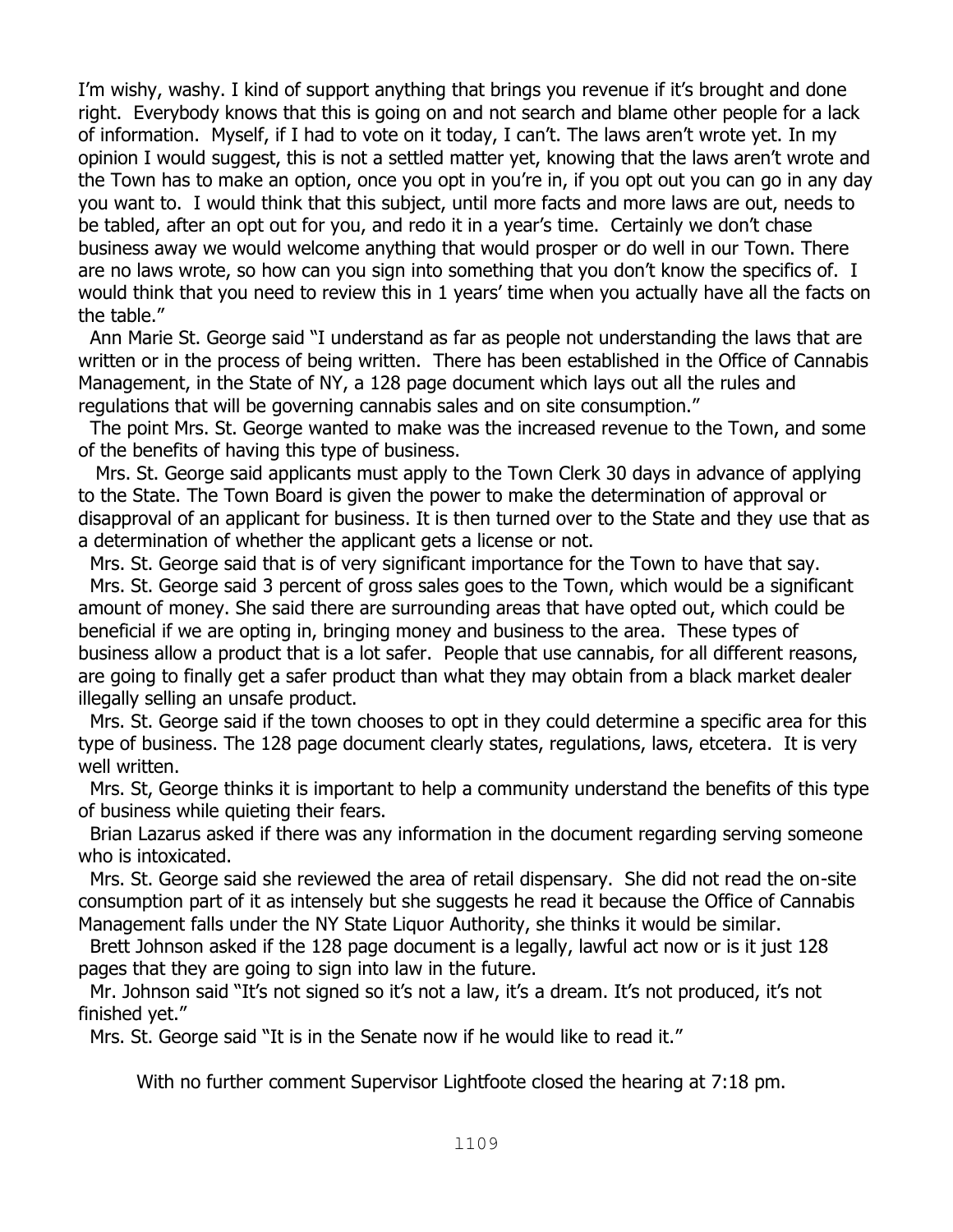- 3. Privilege of the Floor none requested
- 4. Business
	- a. Resolution to adopt Local Law #2-2021

 Councilmember Glitch offered the following resolution and called for adoption. Seconded by Supervisor Lightfoote, the Board held discussion.

#### **TOWN OF GORHAM RESOLUTION #35-2021 ADOPT LOCAL LAW #2-2021 CANNIBUS OPT OUT**

**WHEREAS**, a resolution was duly adopted by the Town Board of the Town of Gorham for a public hearing to be held by said Town Board on December 8, 2021 at 7:00 p.m. at Gorham Town Hall, 4736 South Street, Gorham, New York, to hear all interested parties on a proposed Local Law to opt out of allowing cannabis retail dispensaries and on-site cannabis consumption sites in the Town of Gorham that would otherwise be allowed under Article 4 of the Cannabis Law; and

**WHEREAS**, notice of said public hearing was duly advertised in the official newspaper of the Town of Gorham, on December 13, 2021 and all other notices required by law to be given were properly served, posted or given; and

**WHEREAS**, said public hearing was duly held on December 22, 2021 at 7:00 p.m. at the Gorham Town Hall, 4736 South Street, Gorham, New York, and all parties in attendance were permitted an opportunity to speak on behalf of or in opposition to said Proposed Local Law, or any part thereof; and

**WHEREAS**, the Town Board of the Town of Gorham, after due deliberation, finds it in the best interest of the Town of Gorham to adopt said Local Law.

**NOW, THEREFORE, BE IT RESOLVED**, that the Town Board of the Town of Gorham hereby adopts said Local Law No. 2 of 2021, entitled, "A local law to opt out of allowing cannabis retail dispensaries and on-site cannabis consumption sites in the Town of Gorham that would otherwise be allowed under Cannabis Law Article 4", a copy of which is attached hereto and made a part of this resolution, and be it further

**RESOLVED,** that this local law is subject to a permissive referendum, that the Town Clerk is directed to give notice thereof to the public by publication and posting and that this local law shall not become effective until either forty-five days after its adoption or until approved by the affirmative vote of a majority of the qualified electors of the Town of Gorham voting on a proposition for its approval if within forty-five days after its adoption there be filed with the Town Clerk a petition protesting against this local law, signed and authenticated as required by New York State law by qualified electors of the Town of Gorham, registered to vote therein at the last preceding general election, in number equal to at least ten per centum of the total number of votes cast for governor at the last gubernatorial election in the Town of Gorham; and be it further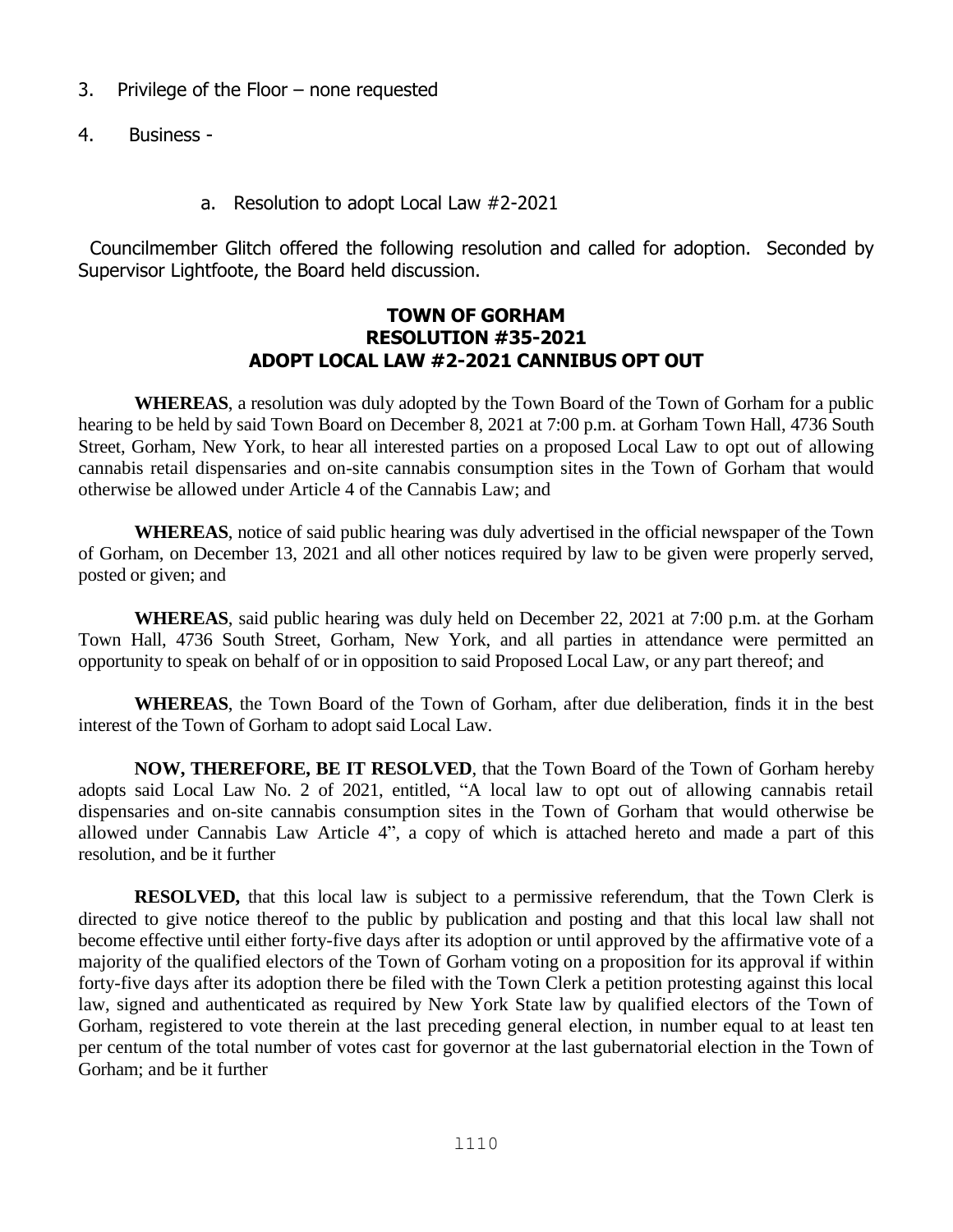**RESOLVED**, that, should this law become effective, the Town Clerk be and she hereby is directed to enter said Local Law in the Local Law Book of the Town of Gorham, and to give due notice of the adoption of said local law to the Secretary of State of New York.

I Darby L. Perrotte, Town Clerk of the Town of Gorham, do hereby certify that the Town Board of the Town of Gorham adopted the aforementioned resolution on December 22, 2021 by the following vote:

|                        | Aye    | $\sqrt{av}$ |
|------------------------|--------|-------------|
| Frederick Lightfoote   |        |             |
| William Glitch         |        |             |
| Brian S. Case          |        |             |
| <b>Richard Malcolm</b> | absent |             |
| Jake Chard             |        |             |

 Councilmember Chard said he would like to amend the local law to separate the retail dispensary part of the license from the on-site consumption part of the license. He said they are 2 different licenses and the Town has the ability to act on 1 and/or on both.

Councilmember Chard said based on conversations with members of the public and among the board members, he learned the Town has the option to split the 2 licenses. To opt out of 1 and not the other.

Councilmember Chard researched and said a lot of municipalities are opting in to the retail dispensary license and opting out of on-site consumption licenses. He thinks because they are 2 different licenses the Town should approach them separately.

 Councilmember Case agreed that the law allows the Town to opt out of 1 license and opt in to the other license.

 Councilmember Glitch said "I just think there are better ways to take care of our revenue streams and our expenses."

 Councilmember Chard did a substantial amount of research regarding the revenue generated by cannabis sales and consumption for several different States.

 Councilmember Chard said "It would be serious money coming in to the Town. There is significant money that can come in to the town at a time when we need it, it is a significant revenue stream. For those reasons I'll be sticking with my vote from last time and voting against opting out."

 Brian Lazarus said he doesn't think it would be an accurate revenue number unless the Town is very similar to Gorham such as the demographics, age, Mennonite community of our area, those type of statistics are needed for a more accurate estimate on revenue.

 Councilmember Chard said that is why he compared state-wide numbers based on population Instead of Town population numbers.

 Supervisor Lightfoote said if the resolution passes we have to notify the public that the law is subject to permissive referendum which means it is posted by legal notice. Residents have 45 days to submit a petition protesting the law that would then be put on the ballot for residents to vote on during the next regular election in the fall.

 Councilmember Glitch amended his motion offering the resolution to Opt Out of both Retail Dispensaries and On-Site Consumption of Cannabis. Supervisor Lightfoote seconded the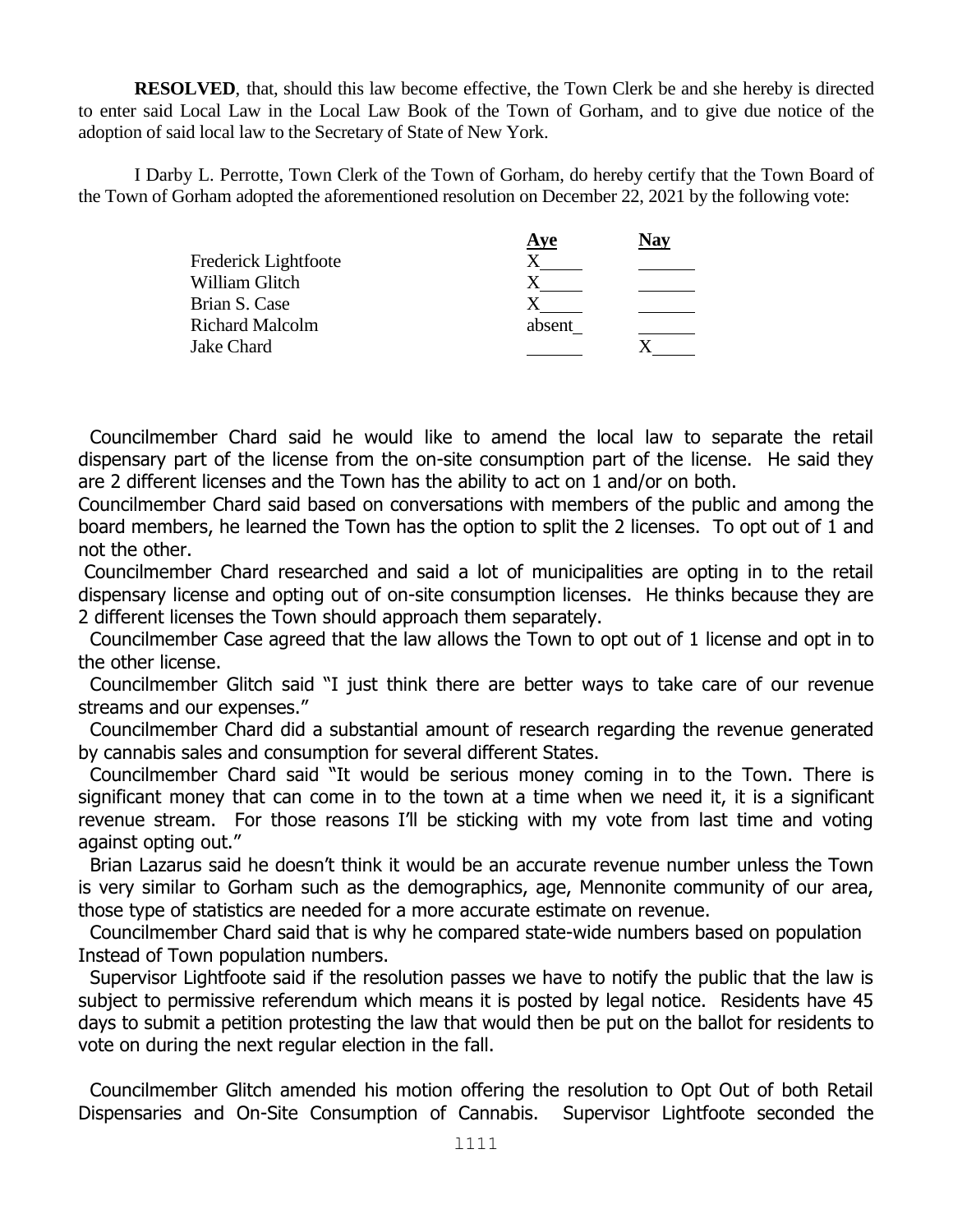amendment by Councilmember Glitch. Motion carried. (3 Ayes -Lightfoote, Case, Glitch-1 Nay - Chard)

## **104-2021**

 Councilmember Glitch offered the aforementioned resolution and called for adoption. Supervisor Lightfoote seconded the motion. The aforementioned resolution was adopted. The motion carried. (3 Ayes Lightfoote, Glitch, Case -1 Nay Chard.)

# **105-2021**

 Councilmember Chard made a motion to amend the amendment. His motion is to split the licenses. 1 license to allow Retail Cannabis Dispensaries and 1 license to allow On-Site Consumption of Cannabis. 2 different resolutions, 2 different laws. Without a second, the motion died on the floor.

 Councilmember Chard made a motion to re-visit this determination at the October 2022 Town Board Meeting. To put it on the agenda to take another look at the licensing for cannabis dispensaries and on-site consumption sites for cannabis. Supervisor Lightfoote seconded the motion. Motion carried. (3 Ayes Lightfoote, Case, Chard  $-1$  Nay Glitch)

# **106-2021**

 b. Resolution Authorizing Engineered Services for Kearney Road & Lake To Lake Road Drainage

 Supervisor Lightfoote offered the following resolution and called for adoption. Seconded by Councilmember Chard the resolution was adopted unanimously. (4 Ayes, Lightfoote, Glitch, Case, Chard -0 Nays)

# **107-2021**

## **TOWN OF GORHAM RESOLUTION #36-2021 AUTHORIZE ENGINEERED SERVICES BY MRB GROUP FOR DRAINAGE KEARNEY ROAD AND LAKE TO LAKE ROAD INTERSECTION**

Resolution authorizing contract with MRB Group to provide engineering support for drainage work within the Kearney Road/Lake to Lake Road intersection and surrounding area.

**Whereas,** There is a need to improve drainage for the roadbeds of as well as surrounding properties in the area of Kearney Road and Lake to Lake Road in the Town of Gorham; and,

**Whereas**, The area is relatively flat requiring complex solutions; and,

**Whereas**: There is a need for work to be accomplished off Town Right of Way in order to properly drain Town infrastructure; then,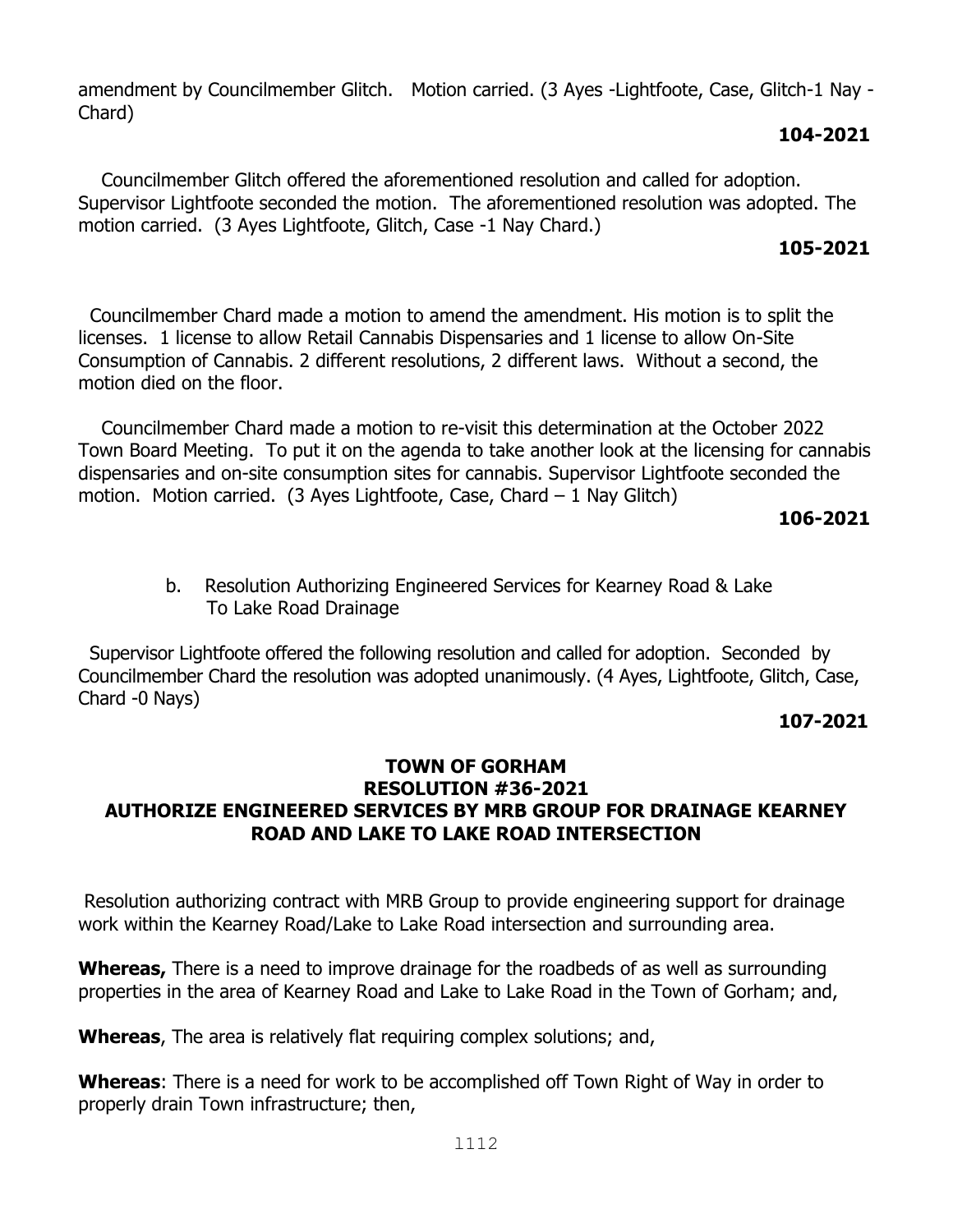**Therefore**: The Gorham Town Board authorizes the MRB Group to perform engineering services toward the effectuation of improvements to the drainage systems within the Kearney Road/Lake to Lake Road intersection and surrounding area. Contracted services will be provided for an amount not to exceed \$19,600 dollars.

I Darby L. Perrotte, Town Clerk of the Town of Gorham, do hereby certify that the aforementioned resolution was adopted by the Town Board of the Town of Gorham on December 22, 2021 by the following vote:

|                        | <b>Aye</b> | <b>Nay</b> |
|------------------------|------------|------------|
| Frederick Lightfoote   |            |            |
| <b>William Glitch</b>  |            |            |
| Brian S. Case          |            |            |
| <b>Richard Malcolm</b> | absent     |            |
| Jake Chard             |            |            |

c. Resolution to Appoint Mary Beer as Gorham's Health Officer

 Councilmember Glitch offered the following resolution and called for adoption. Seconded by Councilmember Case the resolution was adopted unanimously. (4 Ayes Lightfoote, Glitch, Case, Chard - 0 Nays)

## **108-2021**

## **RESOLUTION #37-2021 TOWN OF GORHAM APPOINT MARY BEER, RN AS HEALTH OFFICER**

**Whereas,** The Town of Gorham has been contracting with Ontario County for the services of County Health Officer Mary Beer, RN, As Local Health Officer; and,

**Whereas,** this arrangement has worked well in the past; and is still available for a term of four years; and,

**Whereas**, There is no direct cost to the Town; Then,

**Therefore**, The Gorham Town Board hereby approves the appointment of Mary Beer, RN, as Local Health Officer for the period of January  $1<sup>st</sup>$  2022 through December 31 $<sup>st</sup>$  of 2025</sup>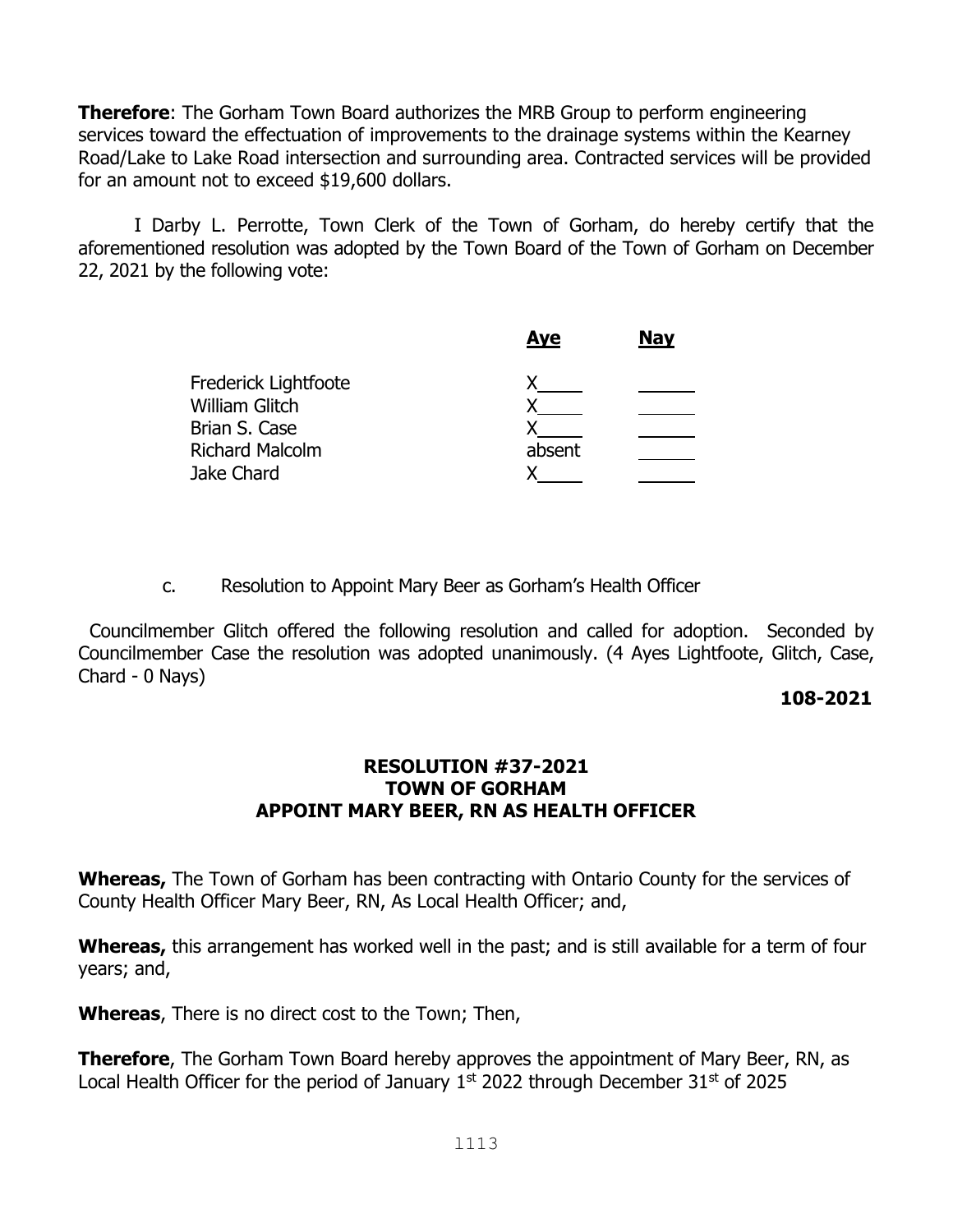I Darby L. Perrotte, Town Clerk of the Town of Gorham, do hereby certify that the aforementioned resolution was adopted by the Town Board of the Town of Gorham on December 22, 2021 by the following vote:

|                        | <b>Aye</b> | <b>Nay</b> |
|------------------------|------------|------------|
| Frederick Lightfoote   |            |            |
| <b>William Glitch</b>  |            |            |
| Brian S. Case          |            |            |
| <b>Richard Malcolm</b> | absent     |            |
| Jake Chard             |            |            |
|                        |            |            |

d. Resolution for Employee Holiday Time Off

 Councilmember Chard offered the following resolution and called for adoption. Seconded by Supervisor Lightfoote the resolution was adopted. (3 Ayes Lightfoote, Case, Chard - 1 Nay Glitch)

#### **109-2021**

### **RESOLUTION #38-2021 TOWN OF GORHAM EMPLOYEE HOLIDAY TIME OFF**

**Whereas,** The Town of Gorham values the performance of duties provided by its employees; and,

**Whereas,** An extra day off has been provided for said employees for many years; and,

**Whereas**, The Town of Gorham wishes to once again provide an extra day off for town employees this year, "Christmas time 2021"; then,

**Therefore**, Each employee shall work with their Direct Supervisor to schedule said day off on a day beneficial to both town and employee.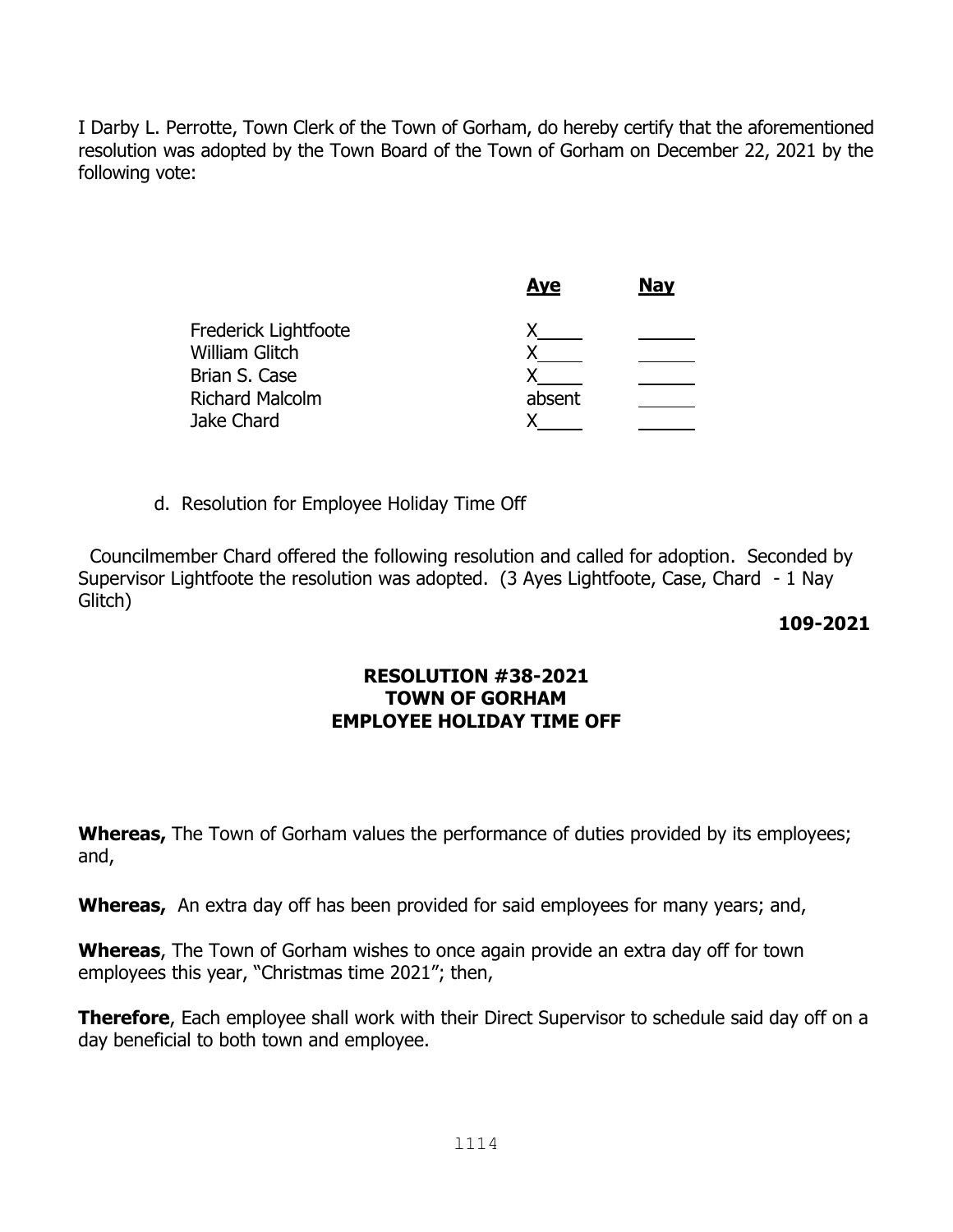I Darby L. Perrotte, Town Clerk of the Town of Gorham, do hereby certify that the aforementioned resolution was adopted by the Town Board of the Town of Gorham on December 22, 2021 by the following vote:

|                        | <b>Aye</b> | <b>Nay</b> |
|------------------------|------------|------------|
| Frederick Lightfoote   |            |            |
| <b>William Glitch</b>  |            |            |
| Brian S. Case          |            |            |
| <b>Richard Malcolm</b> | absent     |            |
| Jake Chard             |            |            |
|                        |            |            |

 e. Councilmember Glitch made a motion to allow Supervisor Lightfoote to authorize year end budget transfers, seconded by Supervisor Lightfoote, the motion carried unanimously. (4 Ayes Lightfoote, Glitch, Case, Chard - 0 Nays)

### **010-2021**

 f. Discussion on Code Enforcement Officer Cell Phone - Supervisor Lightfoote said Code Officer Jim Morse came to him and said with all the correspondence he has had with residents and contractors he's been using his personal cell phone roughly 50 percent for work. He wanted to use his own phone rather than have 2 phones to deal with. His bill is approximately \$200.00 per month so he would like the Town to pay half of that.

 Councilmember Chard would like to look at a bill to see concrete numbers. He asked for a list of town employees that are provided a town phone and how much the town pays for those to compare and contrast.

 Councilmember Glitch said "My only concern, it's not about trusting Jim, it's about the appearance of impropriety."

 Councilmember Glitch said tonight's meeting is a good example, it appeared that we didn't notify of the meeting but we did.

Supervisor Lightfoote tabled the decision until the next meeting.

5. Privilege of the Floor –

 Water/Wastewater Chief Operator Coston said "After working with Bill, for 22 years, I would like to tell him thank you for your quidance and support through the years on different topics, I appreciate it."

 Councilmember Glitch said "You're very welcome. I really appreciate all the people who have worked really hard over the years I'm going to miss you guys, thank you Greg."